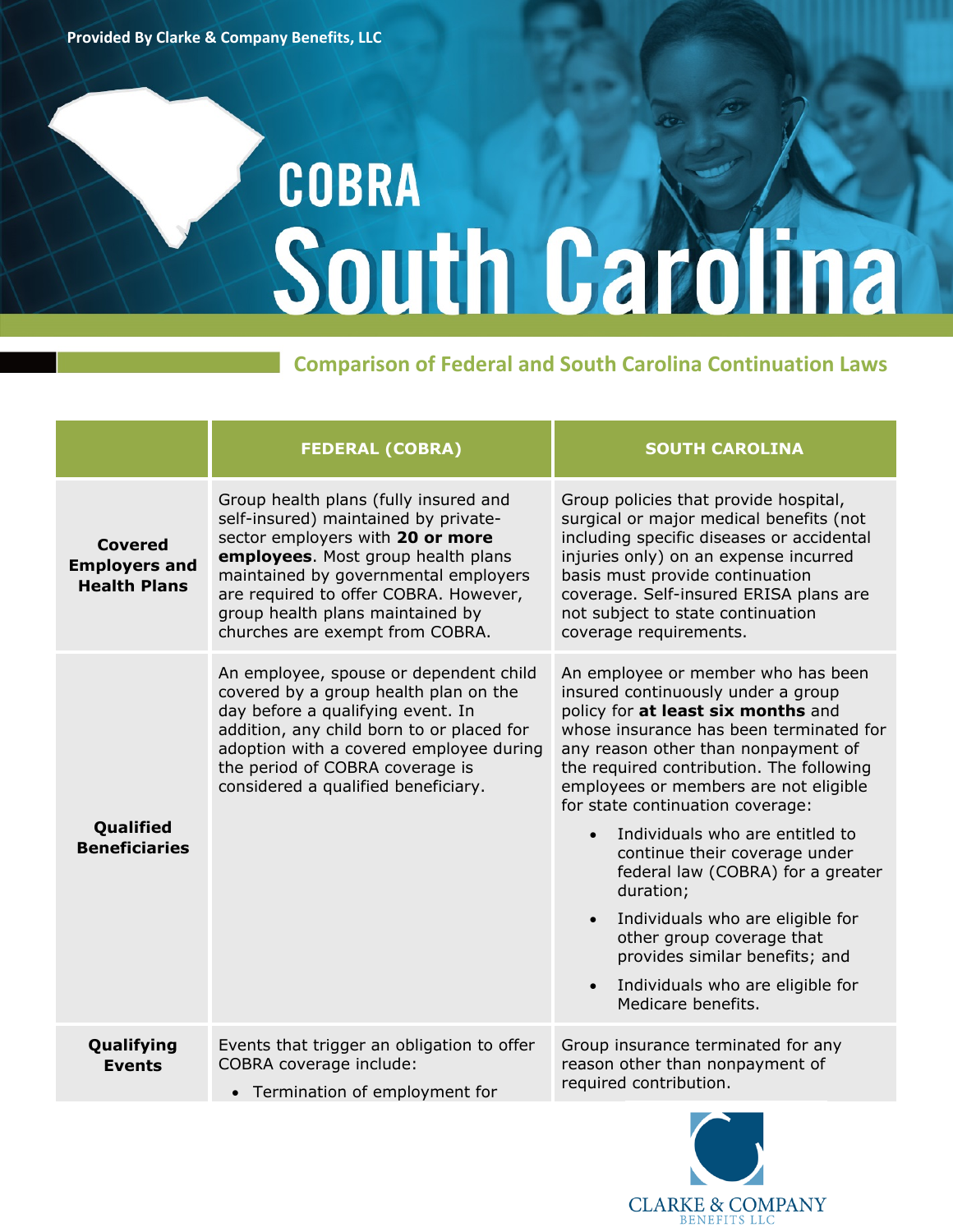## **Comparison of Federal and South Carolina Continuation Laws**

|                                                        | reasons other than gross misconduct<br>(all qualified beneficiaries);                                                                                                                                                                                                                                                                                                     |                                                                                                                                                               |
|--------------------------------------------------------|---------------------------------------------------------------------------------------------------------------------------------------------------------------------------------------------------------------------------------------------------------------------------------------------------------------------------------------------------------------------------|---------------------------------------------------------------------------------------------------------------------------------------------------------------|
|                                                        | Reduction in the number of hours of<br>employment (all qualified<br>beneficiaries);                                                                                                                                                                                                                                                                                       |                                                                                                                                                               |
|                                                        | Covered employee's becoming<br>$\bullet$<br>entitled to Medicare (spouse and<br>dependent children);                                                                                                                                                                                                                                                                      |                                                                                                                                                               |
|                                                        | Divorce or legal separation of the<br>$\bullet$<br>covered employee (spouse and<br>dependent children);                                                                                                                                                                                                                                                                   |                                                                                                                                                               |
|                                                        | Death of the covered employee<br>$\bullet$<br>(spouse and dependent children);<br>and                                                                                                                                                                                                                                                                                     |                                                                                                                                                               |
|                                                        | Loss of dependent child status under<br>$\bullet$<br>the plan (dependent children).                                                                                                                                                                                                                                                                                       |                                                                                                                                                               |
| <b>Maximum</b><br><b>Continuation</b><br><b>Period</b> | The maximum duration of COBRA<br>coverage depends on the type of<br>qualifying event, as follows:                                                                                                                                                                                                                                                                         | Fractional policy month remaining at<br>termination plus six additional policy<br>months.                                                                     |
|                                                        | 18 months - Employment termination<br>or reduction in hours of work                                                                                                                                                                                                                                                                                                       |                                                                                                                                                               |
|                                                        | 29 months - The Social Security<br>Administration (SSA) determines the<br>qualified beneficiary is disabled during<br>the first 60 days of COBRA coverage.<br>This 11-month extension applies to the<br>qualified beneficiary with the disability<br>and all of the qualified beneficiaries in<br>the family.                                                             |                                                                                                                                                               |
|                                                        | 36 months - Divorce or legal<br>separation, employee's death,<br>entitlement to Medicare or loss of<br>dependent child status                                                                                                                                                                                                                                             |                                                                                                                                                               |
|                                                        | 36 months - After a qualifying event<br>that is an employment termination or a<br>reduction in hours of work, a second<br>qualifying event occurs that is the death<br>of the employee, the divorce or legal<br>separation of the covered employee and<br>spouse, Medicare entitlement (in certain<br>circumstances) or loss of dependent child<br>status under the plan. |                                                                                                                                                               |
| <b>Early</b><br><b>Termination of</b><br>Coverage      | Coverage begins on the date that<br>coverage would otherwise have been lost<br>because of a qualifying event and will<br>end at the end of the maximum period.                                                                                                                                                                                                            | Continuation coverage is subject to the<br>group policy (or a successor policy)<br>remaining in force and the employee<br>paying the required premium for the |
|                                                        |                                                                                                                                                                                                                                                                                                                                                                           |                                                                                                                                                               |

This comparison chart is provided for general informational purposes only. It is not intended to be exhaustive nor should any discussion or opinions be construed as legal advice. Readers should contact legal counsel for legal advice. © 2010-2012, 2017 Zywave, Inc. All rights reserved.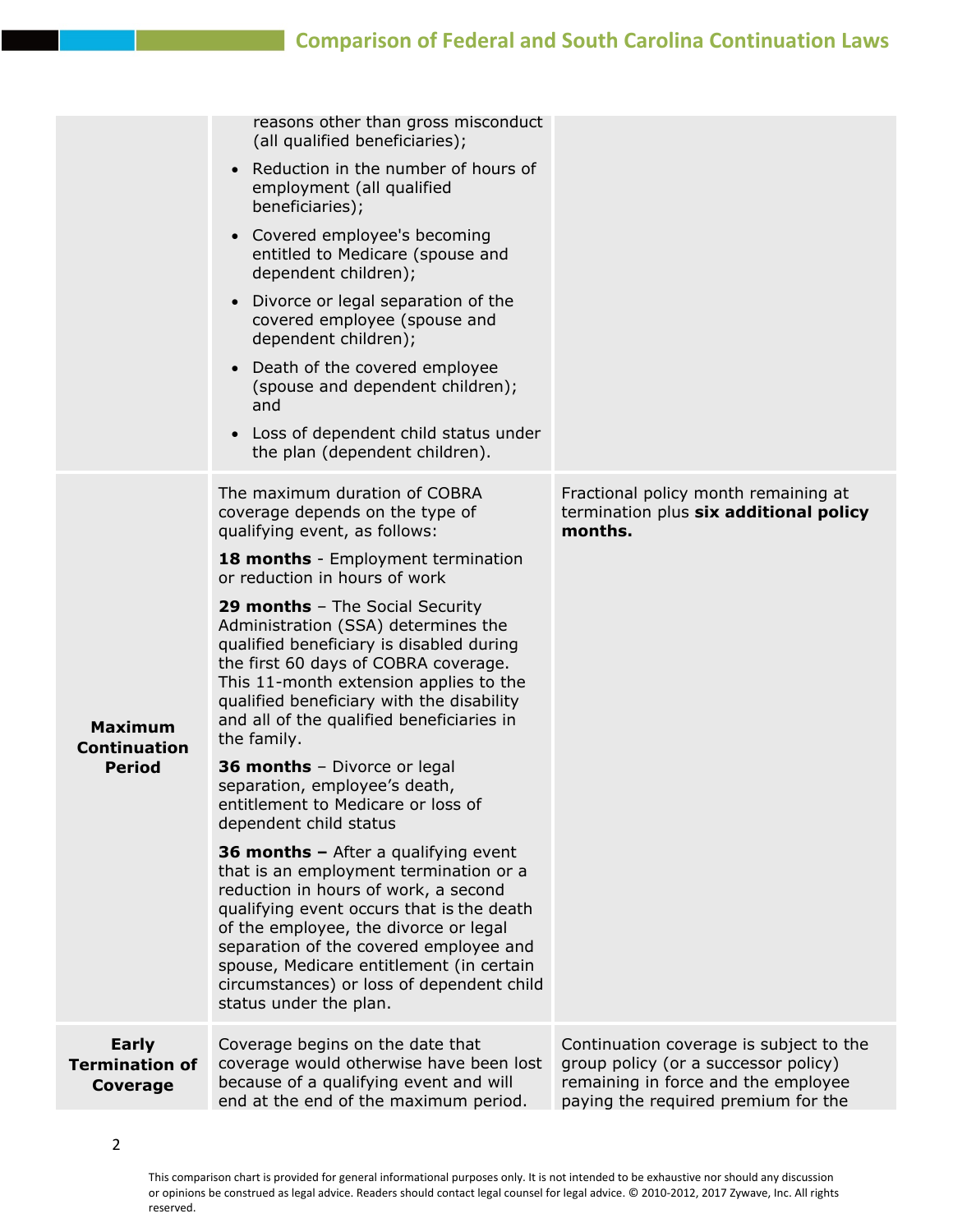## **Comparison of Federal and South Carolina Continuation Laws**

|                                      | It may end earlier if:<br>• Premiums are not paid on a timely<br>basis;<br>The employer ceases to maintain<br>$\bullet$<br>any group health plan;<br>After the COBRA election, coverage<br>$\bullet$<br>is obtained with another employer<br>group health plan that does not<br>contain any exclusion or limitation<br>with respect to any pre-existing<br>condition of the beneficiary; or<br>• After the COBRA election, a<br>beneficiary becomes entitled to<br>Medicare benefits.                                                                                                                                                                   | coverage.                                                                                                                                                                                                                                                                                                                                                                                                                               |
|--------------------------------------|---------------------------------------------------------------------------------------------------------------------------------------------------------------------------------------------------------------------------------------------------------------------------------------------------------------------------------------------------------------------------------------------------------------------------------------------------------------------------------------------------------------------------------------------------------------------------------------------------------------------------------------------------------|-----------------------------------------------------------------------------------------------------------------------------------------------------------------------------------------------------------------------------------------------------------------------------------------------------------------------------------------------------------------------------------------------------------------------------------------|
| <b>Notice</b><br><b>Requirements</b> | Health plan administrators must provide<br>an initial general notice when group<br>health coverage begins. When a<br>qualifying event occurs, health plan<br>administrators must provide an election<br>notice regarding rights to COBRA<br>continuation benefits to each qualifying<br>beneficiary who loses plan coverage in<br>connection with the qualifying event.<br>Qualified beneficiaries must respond to<br>this notice and elect COBRA coverage by<br>the 60th day after the written notice is<br>sent or the day health care coverage<br>would end, whichever is later. Additional<br>COBRA notice requirements apply under<br>federal law. | A notification of the privilege to continue<br>coverage after termination must be<br>included in each certificate of coverage.<br>Employers with insured group health<br>plans must also clearly and meaningfully<br>advise an employee upon termination of<br>his or her right to continue coverage.<br>Employers must also advise employees<br>regarding premium amount and that<br>payment is due before the policy month<br>begins. |
| <b>Premium Rules</b>                 | The maximum amount charged to<br>qualified beneficiaries cannot exceed 102<br>percent of the plan's total cost of<br>coverage for similarly situated<br>individuals. For qualified beneficiaries<br>receiving the 11-month disability<br>extension, the premium for those<br>additional months may be increased to<br>150 percent of the plan's total cost of<br>coverage.<br>Plans must provide at least 45 days after<br>the election for making an initial<br>premium payment. The plan sponsor<br>may establish due dates for later<br>payments, but it must provide a<br>minimum 30-day grace period for each<br>payment.                          | The premium for continuation coverage<br>is the entire group premium, including<br>any portion usually paid by the<br>employer. Premiums must be paid before<br>the date each month that the group<br>policy month begins.                                                                                                                                                                                                              |